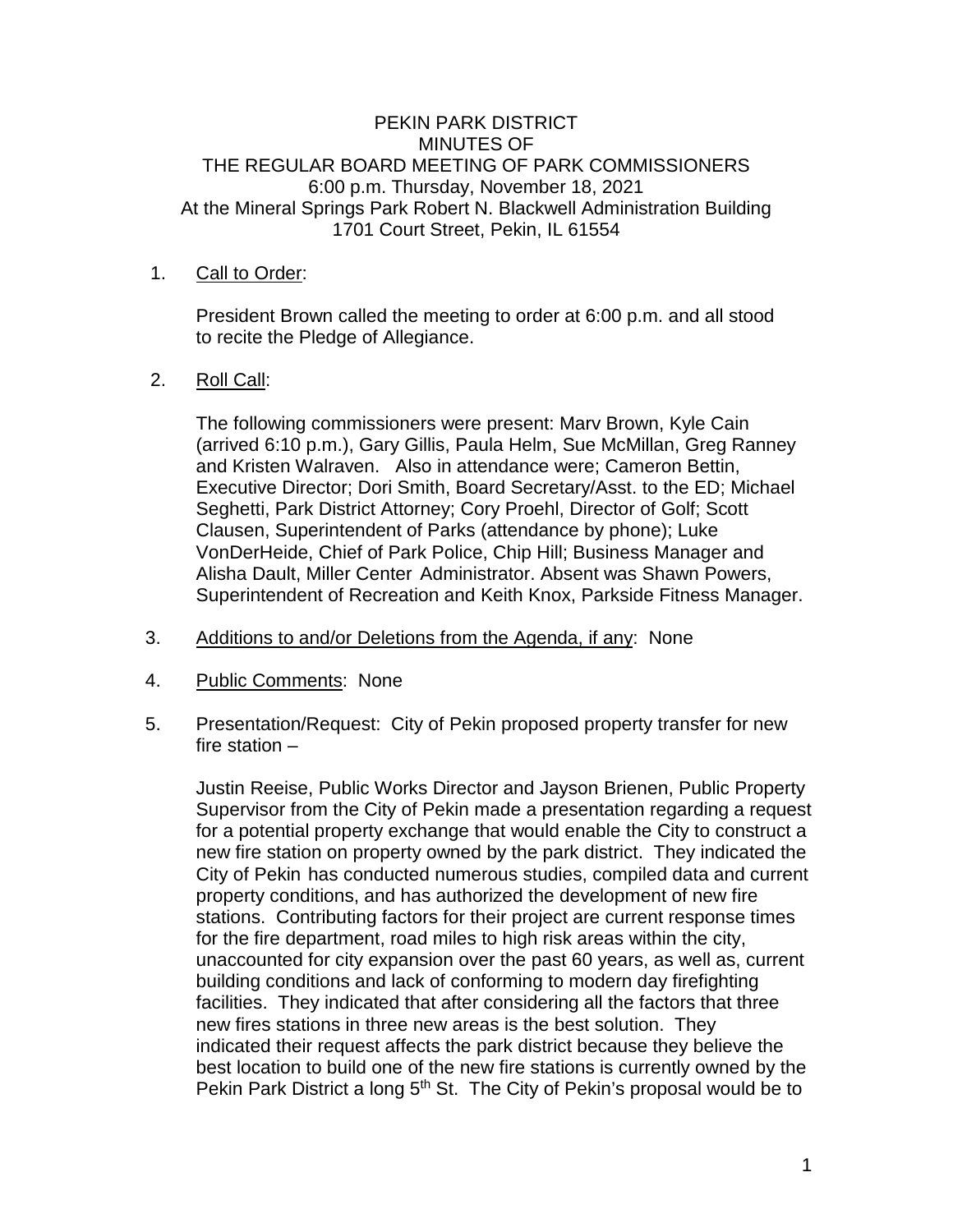swap approximately 10 -12 acres along  $5<sup>th</sup>$  St for 12-15 acres of City owned property adjacent to and directly south of the Sports Complex. Cameron Bettin indicated that the property donor's initial response was not positive and he needed to further review the Donor Agreement. He was concerned that such a property trade could negatively impact the park district greatly down the road. He also indicated that a Phase II Master Plan for the Pekin Sports Complex was recently done and paid for and that he felt the City would need to reimburse the park district for the expenditure. Several concerns were brought forward. It was noted that it was hoped the two governmental entities would be able to find a mutually agreed upon solution without hurting either entity.

Cameron Bettin added he felt no decisions can be made until we have had a chance to speak with the donor again and study the request further. He also stated that the park district will not spend any additional funds on site planning until a decision has been made.

- 5. Consent Agenda and Approval of the same:
	- A. Approval of Regular Meeting Minutes of November 4, 2021
	- B. Approval of the October's Treasurer's Report.
	- C. Approval of the bills and payroll for 11/2/21 thru 11/16/21 in the amount of \$35,529.22
	- D. Approval of the bills to paid 11/19/21 in the amount of \$10,065.28

Move to accept the Consent Agenda as presented. Motion: Gary Gillis 2<sup>nd</sup>: Paula Helm All ayes by a voice call vote – motion carried motion carried

6. Motion to pass the items of business listed in the Consent Agenda:

Move to pass the business items in the Consent Agenda by omnibus vote Motion: Kyle Cain 2<sup>nd</sup>: Kristen Walraven All ayes by a roll call vote – motion carried.

- 7. Budget Performance Summary Report: No Report. The ED stated he would have the October 2021 report for the December 2<sup>nd</sup> meeting.
- 8. IRVSRA Representative Report:

Commissioner Ranney stated no meeting - no report.

9. TCVMFA Representative Report: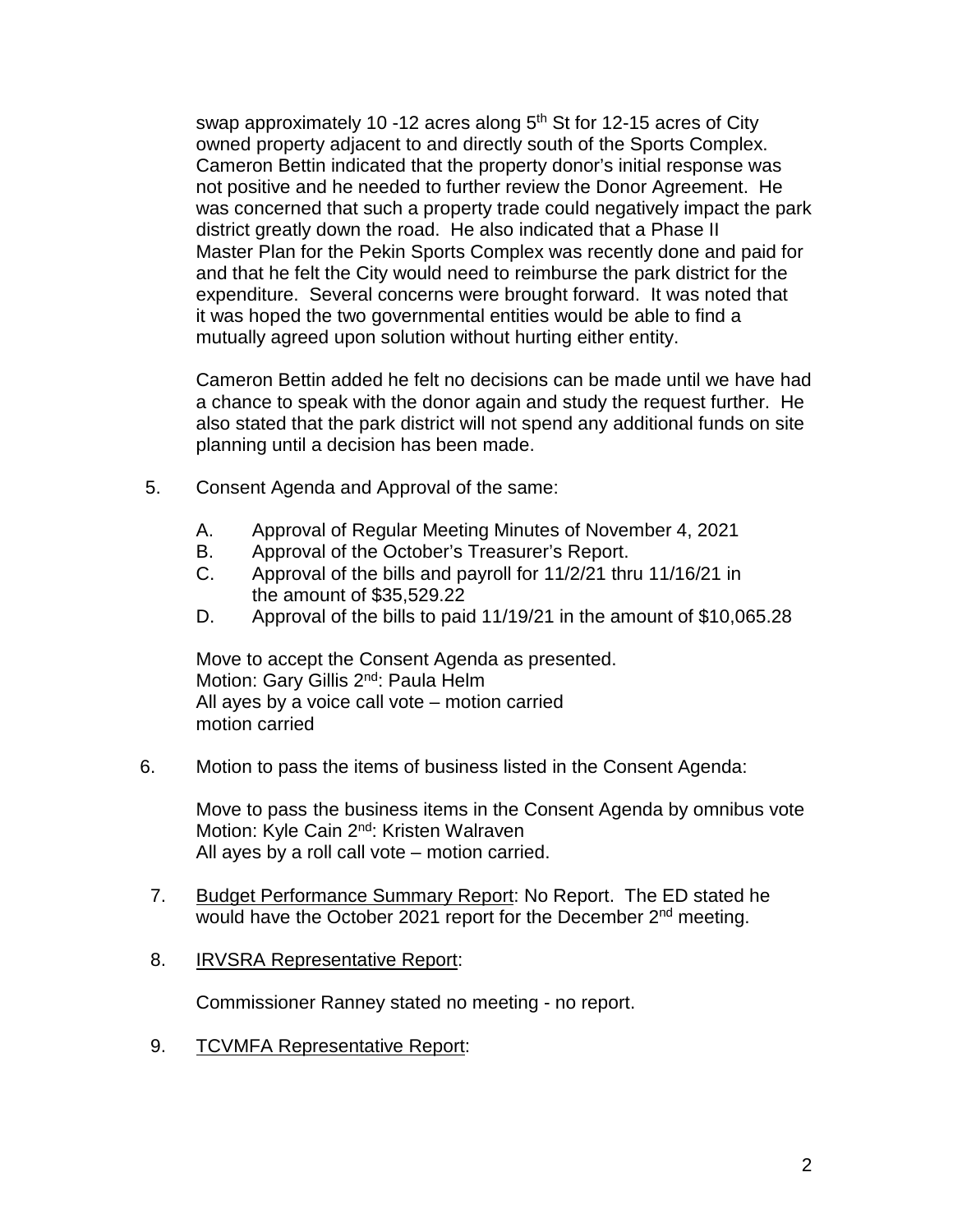Commissioner McMillan reported they reviewed their Treasurer's Report, Budget and changes to Budget. They also discussed building improvements. She noted that Keith Knox talked about the new floor scrubber and the necessary training for the scrubber. They also discussed drainage problems and vent fan issues at the Livestock Review Building. She noted that the Fair Convention was being held in Springfield January 14<sup>th</sup> thru 16<sup>th</sup>. They approved 2022 Fair Board meeting schedule and elected officers for 2022.

### 10. Pekin Park Foundation Report:

Commissioner Gillis reported the Pekin Park Foundation November 15, 2021.

A presentation on a new logo for the Foundation and other marketing material changes to be brought forward by McDaniels Marketing was deferred until December due to scheduling conflicts. The board brainstormed additional ideas to be shared with McDaniels. The Foundation Board accepted the resignation of Val Moehle from the board for personal reasons with regret. A number of names of possible new board members were brought forward. An effort is underway to determine indications of interest among those names. A funding request for repairs to the column bases on the Pavilion Porch for \$1800 was brought forward. The expenditure was approved. This completes the porch renovation project. The board discussed possible goals for 2022. Those that will likely be further investigated before adopting are:

- Completion of Branding and Messaging Process and related brochure completion.
- Look into memorials and acknowledgement of pets at Dog Park. Small signs or tokens are under consideration.
- Signage recognizing park improvement opportunities through financial support.
- Begin exploring reasons for and design of Capital Campaign for Fountain and Pavilion.
- Develop 3 to 5-year plan for support of Park District projects.

The Executive Director recognized Gary Gillis for article about Pekin Park Foundation likely to be placed in upcoming issue on Alternative Revenue Sources in Parks and Rec Magazine.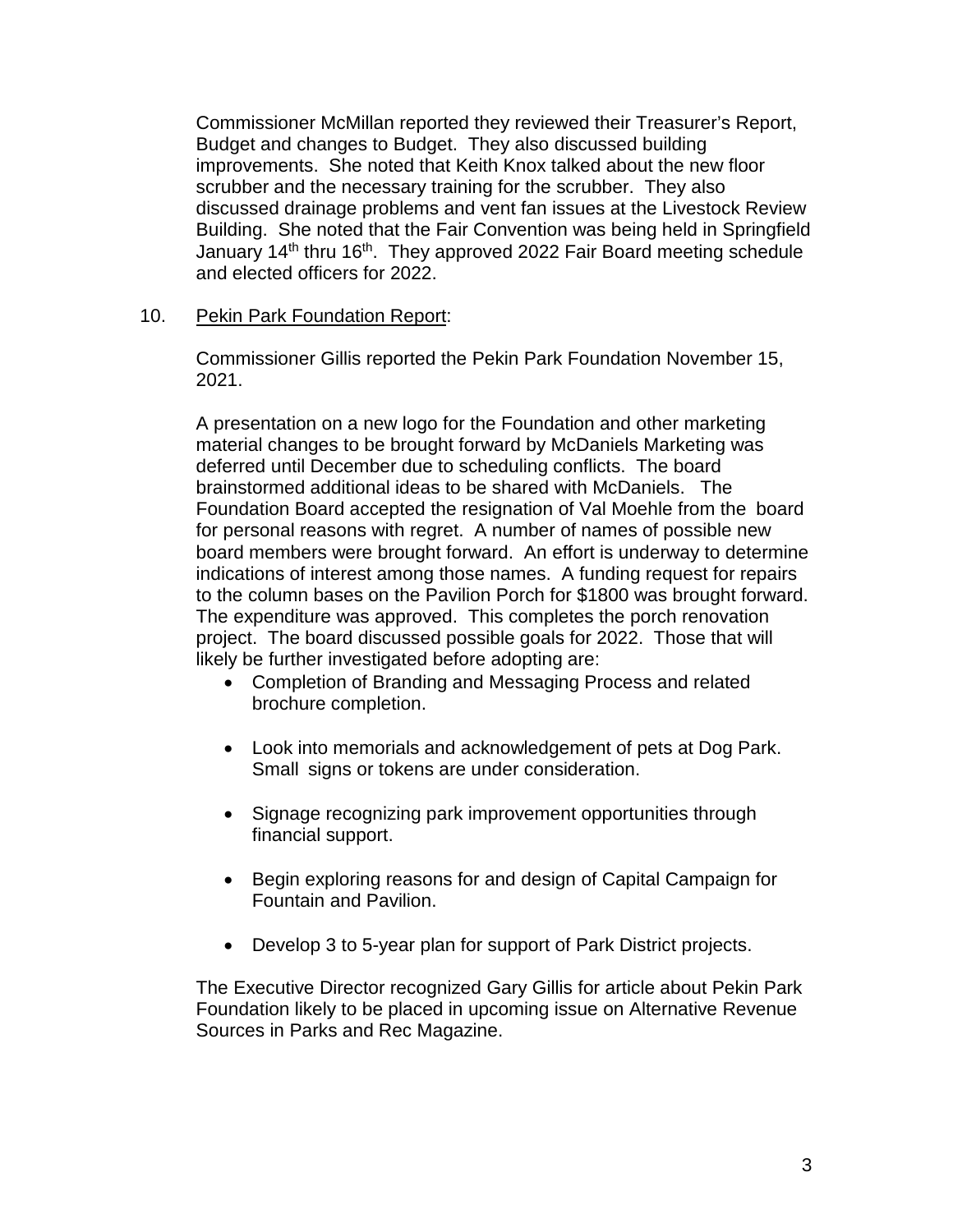# 11. Executive Director's Report: (ED)

The ED reported he was working with McDaniels Marketing on the website. He indicated that staff is reviewing the website also and he will have more information at the December 16<sup>th</sup> meeting. He reported he will be conducting annual staff reviews. He reported that he attended a preconstruction meeting with Peoria Metro and noted their work will begin soon. He reported Otto Baum poured the walk to the restroom and diamond #1 and lagoon patio. He noted that work on the lagoon sidewalk would begin soon. He also reported WMBD is producing 15 second commercials for the park district that will begin to air in December and 30 second commercials are scheduled to air in the spring. He stated Shawn Powers asked that he report the park district received the 2021 International Silver Award from Jeff Ellis and Associates. He also reported that Shawn is working with the Farnsworth Group on a bid packet for repair and painting of the DragonLand pool area. He also noted that the dragon slide needs to be replaced and needs to be removed, hoping to replace it for the 2023 season.

#### 12. Attorney's Report:

Michael Seghetti reported he had completed the process of setting up the Concert Band to operate separately from the park district and reported that he attended the IAPD Legal Symposium.

# 13. Staff Reports: None

# 14. Commissioner Comments:

Commissioner Kyle reported she had been to the library with students and saw a model of the Pavilion that had been donated by Busey Bank and encouraged others to go and see it.

Commissioner Brown commented he had concerns regarding parks hours. He felt we should have more signs and work at getting the word out that parks close at dusk.

Commissioner Walraven commented that she was hearing rumors of naughty behavior from high school students at Parkside Fitness. Cameron Bettin answered yes, there has been trouble and we recently banned a student for a year due to destructive actions.

Commissioner Helm commented that all the Winter Wonderland trees have been sold, the parade is Sunday, November  $28<sup>th</sup>$  and there will be a fireworks display after the parade.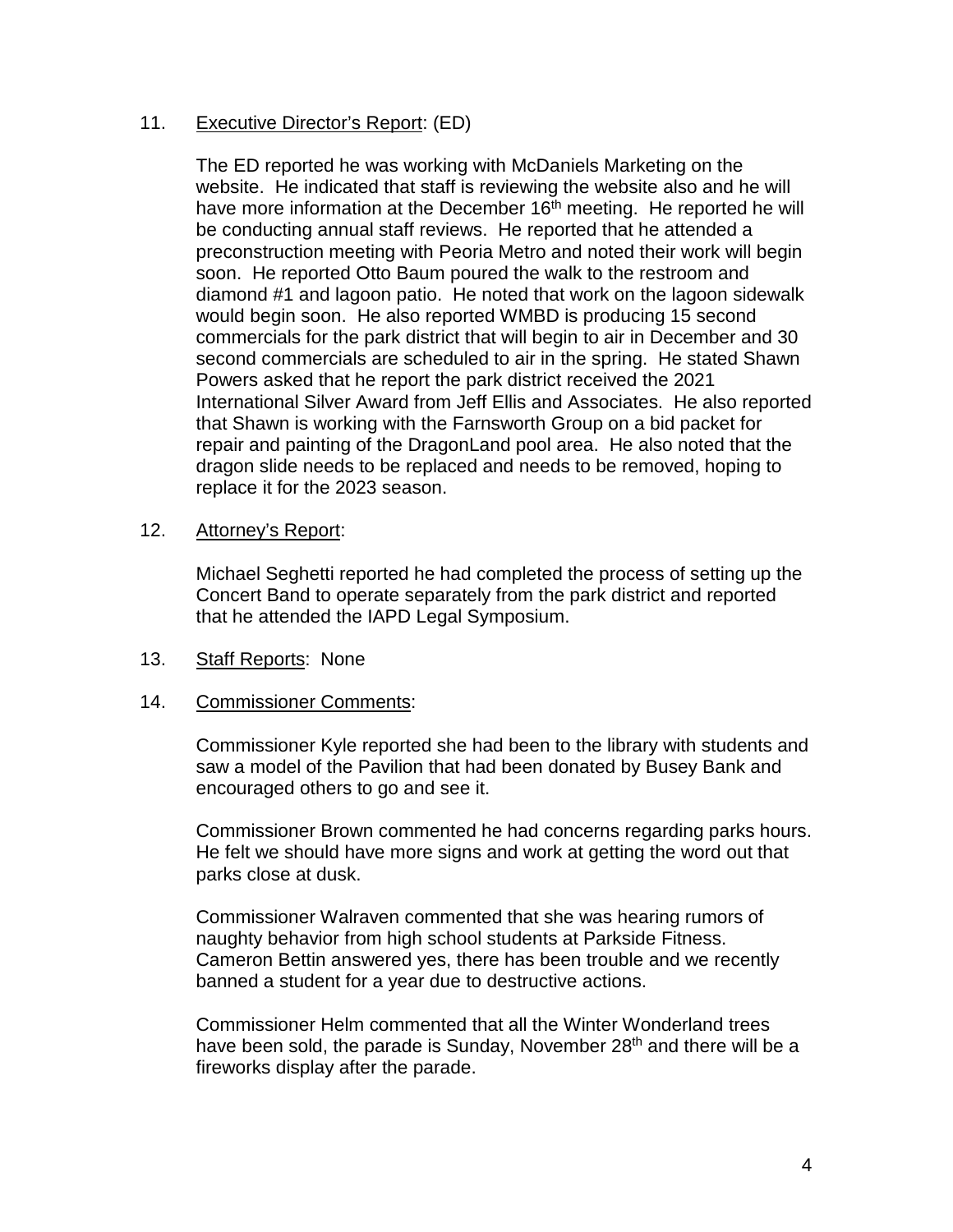# 15. Unfinished Business:

1. Strategic Plan –

Cameron Bettin broke the group down into break-out groups to discuss stated goals and to come up with objectives for the Strategic Plan.

### 16. New Business:

1. Presentation of the 2022 Golf Fund Budget –

Cory Proehl, Director of Golf presented the 2022 Golf Fund Budget. He stated the following Goals and Objectives for the 2022 Budget:

- Continue to grow more outings
- Keep promoting the game of golf to women, children, and families
- Sunday make Family Day and let kids play free with a full paying adult after 2 p.m.
- Purchase (4) sets of Junior Clubs from \$800 River Cup **Grant**

Attached as part of the Minutes are Cory's 2022 Budget Presentation Talking Points that indicate differences between the 2021 and 2022 Budget.

2. Vaccine mandate discussion –

The ED indicated that individuals who work at companies with over 100 or more employees will need to be vaccinated against Covid - 19 by January  $4<sup>th</sup>$  or get tested for the virus weekly under a mandate by the federal government. He noted that he is concerned that it will lead into the scariness of getting people to apply for jobs. He gave a few examples of his concern. Park District Attorney, Michael Seghetti noted that generally the mandate is found to be legal. However, it was noted that this issue could get tied up in the court system. Commissioner McMillan commented her husband received notice from his employer regarding their mandate.

3. Discussion regarding Health Insurance Spousal Carve-outs & Surcharges –

Cameron Bettin stated that he and Dori Smith have had discussions with Betsy Yarcho and Bill Shock from the Unland Companies on ways to save money. They indicated that carveouts and surcharges were very common. He stated, we brought up